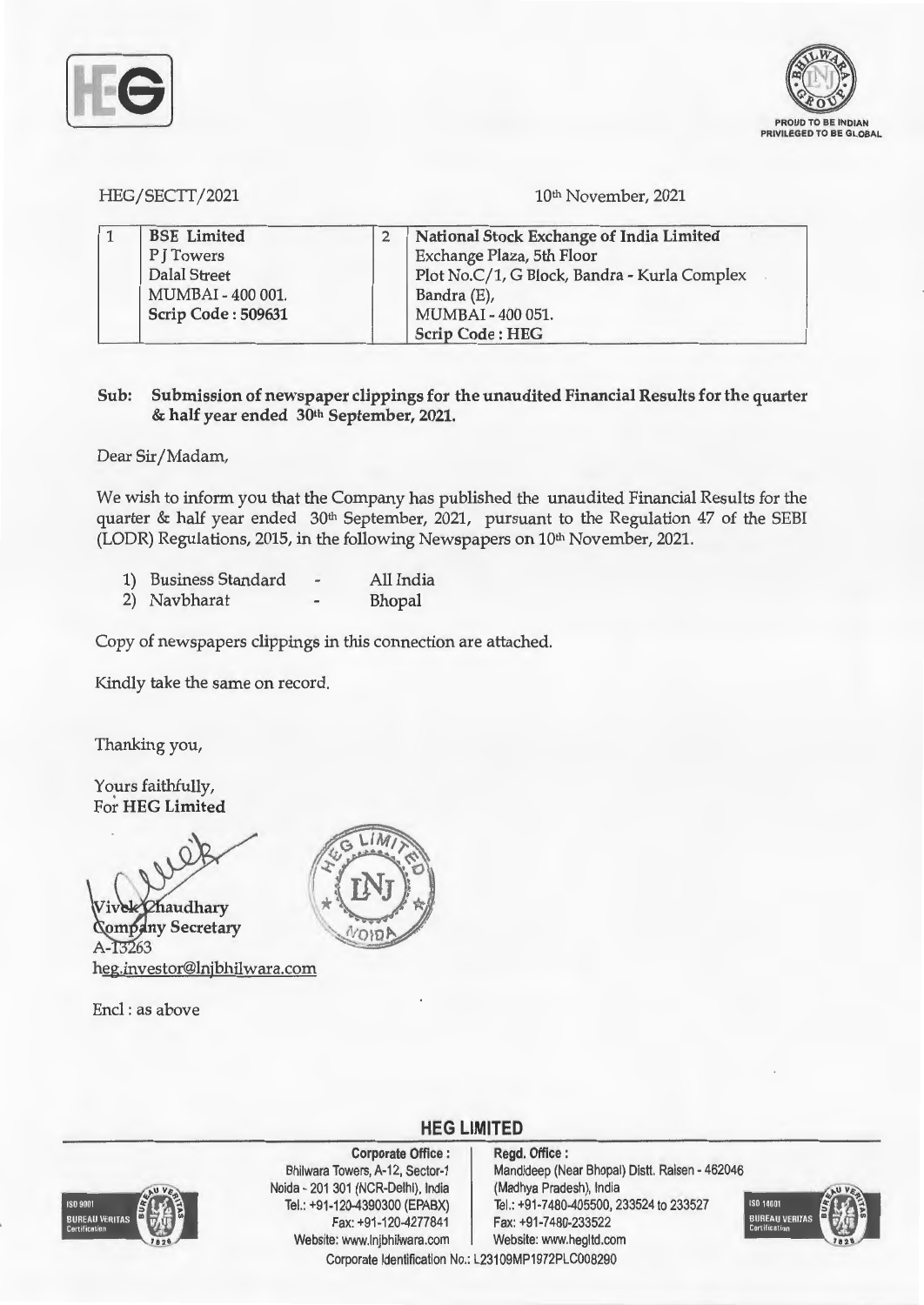| <b>NAME</b>              | $\sim$<br>DT.<br><b>TLAUL</b><br>_________ | <b>TALA COURS</b><br>DAIL          |
|--------------------------|--------------------------------------------|------------------------------------|
| <b>Business Standard</b> | <b>All Editions</b><br>__________          | ____________________<br>10.11.2021 |





in Crores)

## **STATEMENT OF UNAUDITED FINANCIAL RESULTS FOR THE QUARTER AND HALF YEAR ENDED 30TH SEPTEMBER, 2021**

**Standalone** Consolidated **Consolidated SI. Quarter Ended Half Year Ended Year Ended Quarter Ended Half Year Ended Year Ended**  No. **Particulars Particulars 20-09-2021** 30-09-2021 30-09-2020 30-09-2020 31-03-2020 31-03-2020 31-03-2020 31-03-2020 30-09-2020 30-09-2020 31-03-2021 30-09-2020 31-03-2021 20-09-2020 31-03-2020 30-09-2020 31-03-2021 30-09 **Unaudited Unaudited Unaudited Unaudited Unaudited Audited Unaudited Unaudited Unaudited Unaudited Unaudited Audited** 1. Total income from operations 517.56 413.69 322.88 931 .25 556.17 1256.23 517.56 413.69 322.88 931.25 556.17 1256.23 2. Net Profit/ (Loss) for the period(before Tax, Exceptional and/or 148.01 74.57 (46.84) 222.58 (35.86) (30.76) 148.01 74.57 (46.84) 222.58 (35.86) (30.76) Extraordinary Items) 3. Net Profit/ (Loss) for the period before tax (after Exceptional and/or 148.01 74.57 (46.84) 222.58 (35.86) (30.76) 148.01 74.57 (46.84) 222.58 {35.86) (30.76) Extraordinary Items) 4. Net Profit/ (Loss) for the period after tax (after Exceptional and/or 113.00 55.80 (33.91) 168.80 (23.15) (25.30) 131 .52 56.77 (15.36) 188.28 (1.04) (17.94) Extraordinary Items)# 5. Total Comprehensive Income for the period [Comprising Profit/ (Loss) 112.52 55.80 (33.23) 168.32 (22.47) (24.25) 131 .05 56.84 (14.72) 187.89 (0.45) (16.65) for the period (after tax) and Other Comprehensive Income (after tax)# 6. Equity Share Capital 38.60 | 38.60 | 38.60 | 38.60 | 38.60 | 38.60 | 38.60 | 38.60 | 38.60 | 38.60 7. Reserves (Excluding Revaluation Reserves) - - - - - - - - - - - - - - - - - - 3456.48 8. Earnings Per Share (of  $\bar{\tau}$  10/- each) (for continuing and discontinued operations) (not annualized) Basic (in~ 29.28 14.46 (8.79) 43.74 (6.00) (6.56) 34.07 14.71 (3.98) 48.78 (0.27) (4.65) Diluted (in 29.28 14.46 (8.79) 43.74 (6.00) (6.56) 34.07 14.71 (3.98) 48.78 (0.27) (4.65)

#### **Note:**

The above is an extract of the detailed format of Quarterly Financial Results filed with the Stock Exchanges under Regulation 33 of the SEBI (Listing Obligations and Disclosure Requirements) Regulations, 2015. The full for Results for the quarter ended 30th September, 2021 are available on the Stock Exchange websites (www.bseindia.com/www.nseindia.com) and Company's website (www.hegltd.com)

# The above figures for consolidated financial results include Share of Net Profits in Associate Companies accounted for using equity method.



For **HEG Limited** Sd/-**Ravi Jhunjhunwala Chairman, Managing Director & CEO DIN: 00060972** 

## **CIN: L23109MP1972PLC008290 ,\_:\_/0!0~**

**Registered Office: Mandideep (Near Bhopal) Distt. Raisen - 462 046, (M.P.); Phone: 07480-233524, 233525; Fax: 07480-233522 Corporate Office:** Bhilwara Towers, A-12, Sector -1, Naida - 201 301 (U.P.); Phone: 0120-4390300 (EPABX); Fax: 0120-4277841 E-mail: heg.investor@lnjbhilwara.com; Website: www.hegltd.com